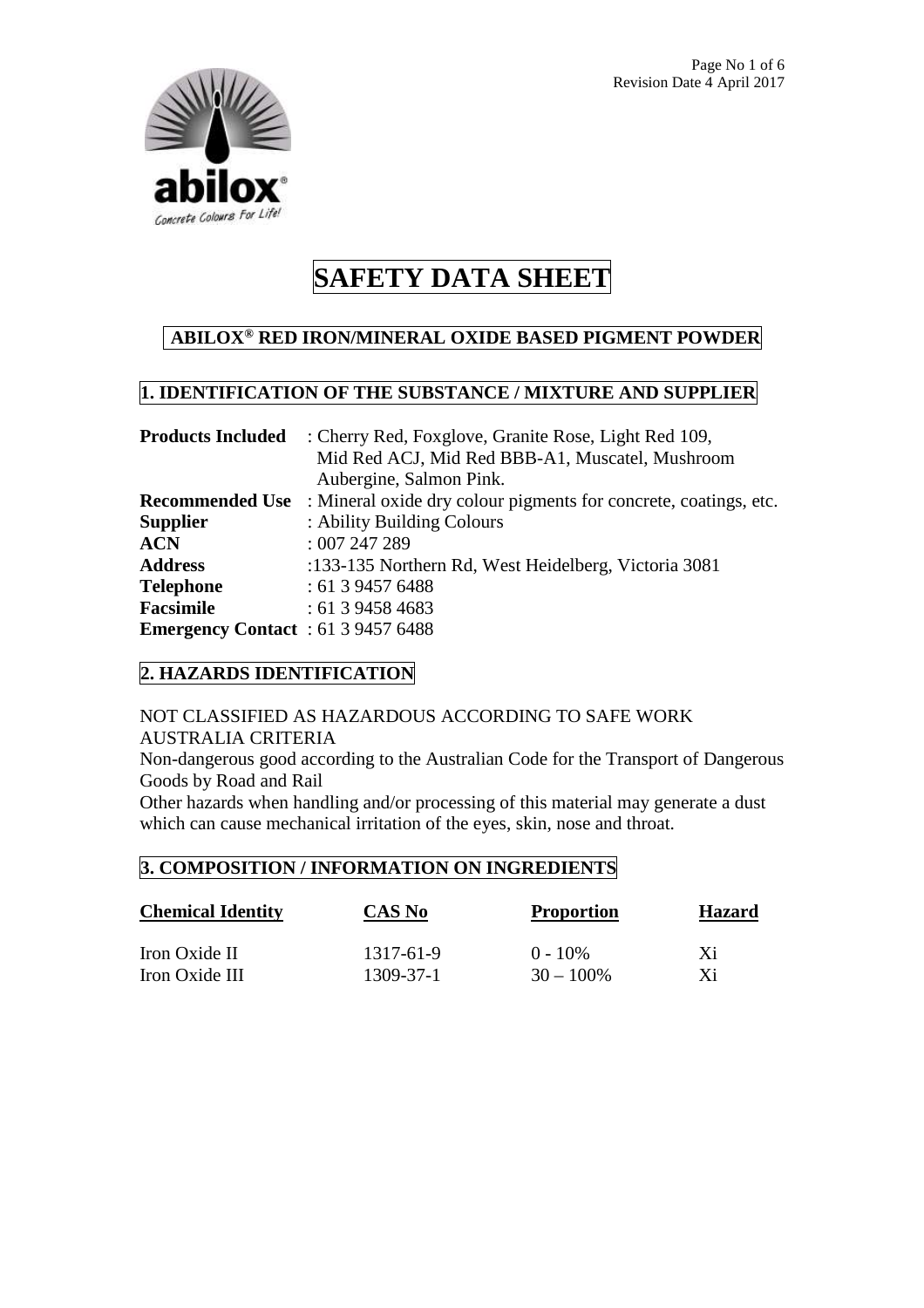#### **ABILOX RED IRON/MINERAL OXIDE BASED PIGMENT POWDERS**

| <b>4. FIRST AID</b>         |                                                                   |
|-----------------------------|-------------------------------------------------------------------|
| <b>Ingestion</b>            | : If swallowed and patient is conscious, wash out mouth with      |
|                             | water and drink several glasses of water. DO NOT induce           |
|                             | vomiting.                                                         |
|                             | DO NOT give anything by mouth to unconscious patient.             |
|                             | Seek medical attention if irritation or discomfort occurs         |
| Eye                         | : Immediately flush with fresh water for at least 15 minutes.     |
|                             | Ensure adequate flushing by separating eyelids with fingers.      |
|                             | Seek immediate medical attention.                                 |
| Skin                        | : Wash thoroughly with soapy water. Remove contaminated           |
|                             | clothing and footwear and wash before reuse or storage.           |
|                             | Seek medical attention if irritation or discomfort occurs.        |
| <b>Inhalation</b>           | : Move immediately to fresh air and if necessary apply artificial |
|                             | respiration. If breathing difficulty give oxygen.                 |
|                             | Seek medical attention if irritation or discomfort occurs.        |
| <b>First Aid Facilities</b> | : Eyewash should be available in workplace.                       |
| <b>Advice to Doctor</b>     | : Treat symptomatically.                                          |

Poison Information centers in each State capital city can provide additional assistance for scheduled poisons. (Phone Australia 131 126)

#### **5. FIRE FIGHTING MEASURES**

**Fire/explosion hazard**: Product is not flammable.

**Fire Fighting advice** : Ensure use of SCBA units and full protective equipment to avoid contact with potential of metal fumes.

**Extinguishing Media**: Water spray, dry chemical, carbon dioxide or appropriate foam according to surrounding fire.

**Decomposition Products**: May include metal fumes in smoke, carbon monoxide and dioxide(from small component organic compounds).

#### **6. ACCIDENTAL RELEASE MEASURES**

**Spills and disposal** : Ensure protective overalls, gloves and safety goggles are worn by cleanup personnel. Approved respirators if needed. Carefully sweep spillage together to allow collection. Avoid raising dust. Collect spillage into appropriately labeled containers for storage awaiting reuse or disposal via the local waste facility as per required legislation. Thoroughly wash the area with water to complete.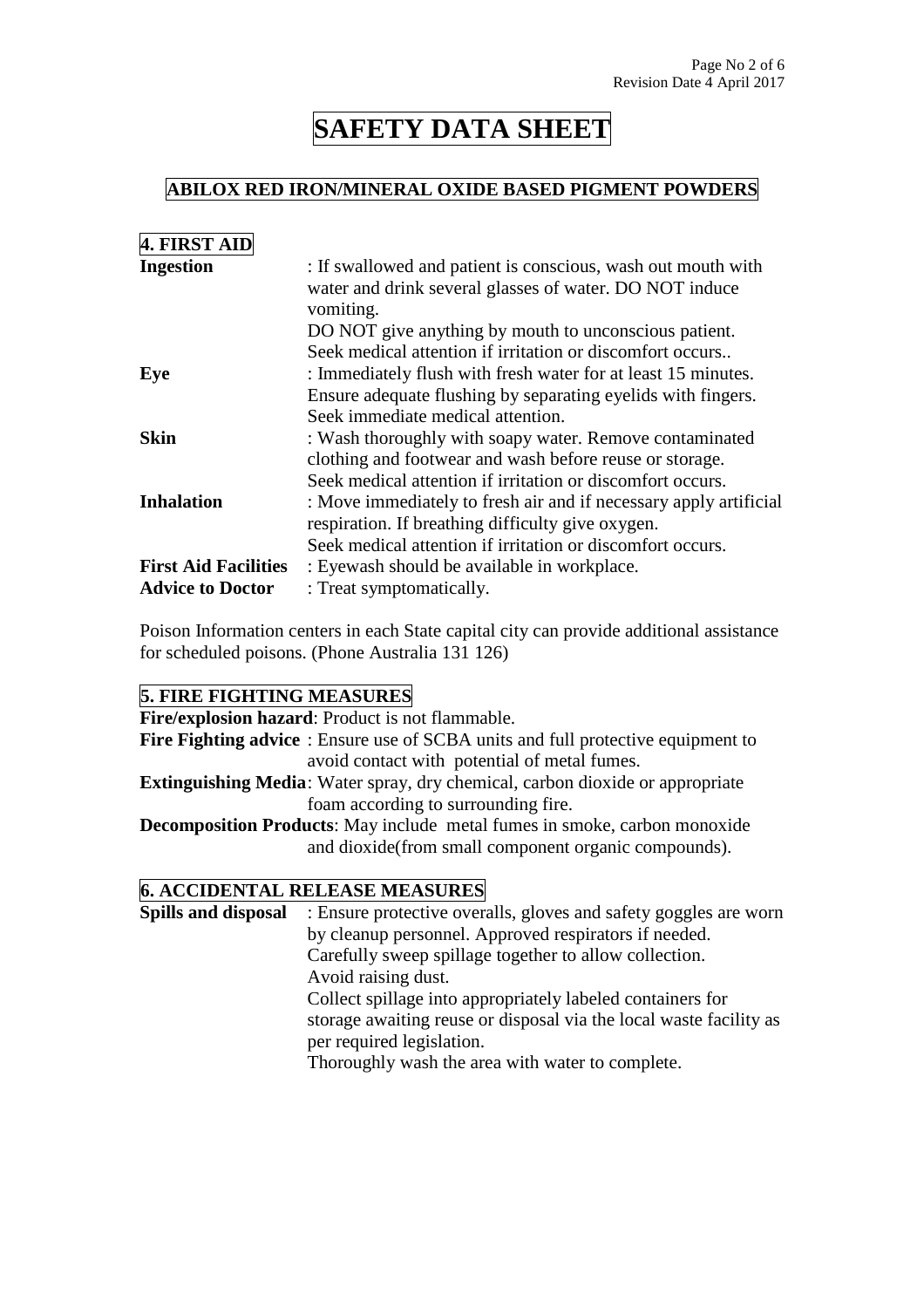#### **ABILOX RED IRON/MINERAL OXIDE BASED PIGMENT POWDERS**

#### **7.HANDLING AND TRANSPORT**

| <b>Safe Handling</b> | : Store product in a dry area                                        |
|----------------------|----------------------------------------------------------------------|
| <b>Information</b>   | and ensure all containers are sealed when not in use.                |
|                      | Refer to product label.                                              |
|                      | <b>Precautions for Use</b> : Only to be used as per recommended use. |

### **8.EXPOSURE CONTROLS AND PERSONAL PROTECTION Exposure Standards** :

For Iron TLV (ACGIH) =  $5 \text{ mg/m}^3$ 

**Engineering Controls**: Ensure effective ventilation (exhaust and/or natural) at the workplace is adequate to avoid dust in the immediate vicinity. **Personal Protection** : Wear full overalls, gloves and safety goggles when handling the product. Avoid skin and eye contact as well as inhalation. Always wash hands before eating, drinking, smoking or using the toilet. Wash any contaminated clothing or protective equipment before reuse or storage.

### **9. PHYSICAL AND CHEMICAL PROPERTIES**

| <b>Appearance</b>                         | : Dark to pale red coloured powder. No odour. |
|-------------------------------------------|-----------------------------------------------|
| <b>Specific Gravity</b>                   | $: 3.6 - 5.4$                                 |
| <b>Vapour Pressure</b>                    | : Not applicable                              |
| pH, $@50 g/l$                             | $: 4.5 - 7$                                   |
| <b>Boiling Point</b>                      | : Not applicable                              |
| <b>Melting Point</b>                      | $\therefore$ 1000 <sup>o</sup> C (softening)  |
| <b>Solubility</b>                         | : Insoluble in water.                         |
| <b>Flash Point</b>                        | : Not applicable                              |
| <b>Flammability Limits: Not flammable</b> |                                               |

#### **10. STABILITY**

**Stability / Polymerisation**: Stable

**Incompatible materials and conditions** : Contains metal compounds – do not mix with strong acids or alkalis unless under controlled conditions. May react with strong oxidisers such as chlorates, bromates and nitrates. Avoid excessive heat and flame.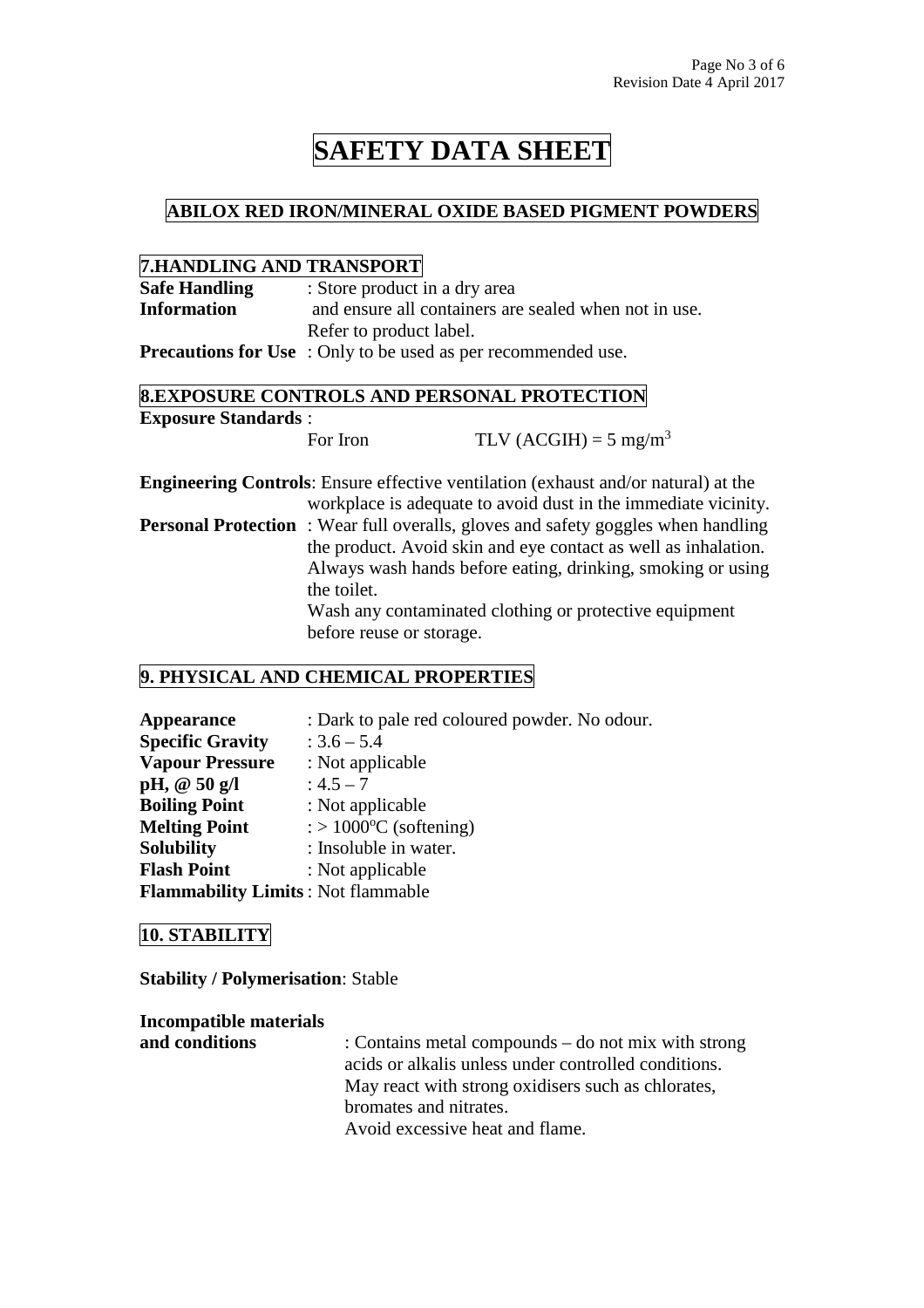## **ABILOX RED IRON/MINERAL OXIDE BASED PIGMENT POWDERS**

#### **11. Toxicological Information**

No adverse health effects are expected if the product is handled in accordance with this Safety Data Sheet and the product label.

Symptoms that may arise if the product is mishandled are –

#### **Acute Effects**:

| <b>Ingestion</b>  | : If large quanities swallowed it may cause gastro-intestinal upset with                   |
|-------------------|--------------------------------------------------------------------------------------------|
|                   | nausea, vomiting and diarrhea.                                                             |
| Eye               | : May cause irritation to the cornea with resulting redness and pain to                    |
|                   | the eye. Physical damage may also occur due to particulate matter.                         |
| <b>Skin</b>       | : May cause mild irritation to the skin with prolonged contact.                            |
| <b>Inhalation</b> | : If dust inhaled, may cause irritation to the throat and respiratory tract                |
|                   | resulting in coughing and shortness of breath.                                             |
|                   | May also cause metal fume fever, which is characterised by flu-like                        |
|                   | symptoms with metallic taste, fever, chills, cough and chest pain.                         |
|                   | <b>Chronic Effects:</b> Long term exposure to iron has resulted in mottling of the lungs – |
|                   | Siderosis. This is considered a benign pnuemoconiosis and does not                         |
|                   | ordinarily cause significant physiological impairment.                                     |
|                   | Long term eye exposures may stain the eyes and leave "rust rings".                         |
| Toxicology:       |                                                                                            |

 No data available. No known carcinogenic, mutagenic or reproductive/developmental effects but it is considered that these materials have not been thoroughly investigated.

## **12. ECOLOGICAL INFORMATION**

**Environmental Fate** : Avoid contaminating waterways.

**Aquatic Toxicity** : No data available.

**Terrestrial Toxicity** : No data available.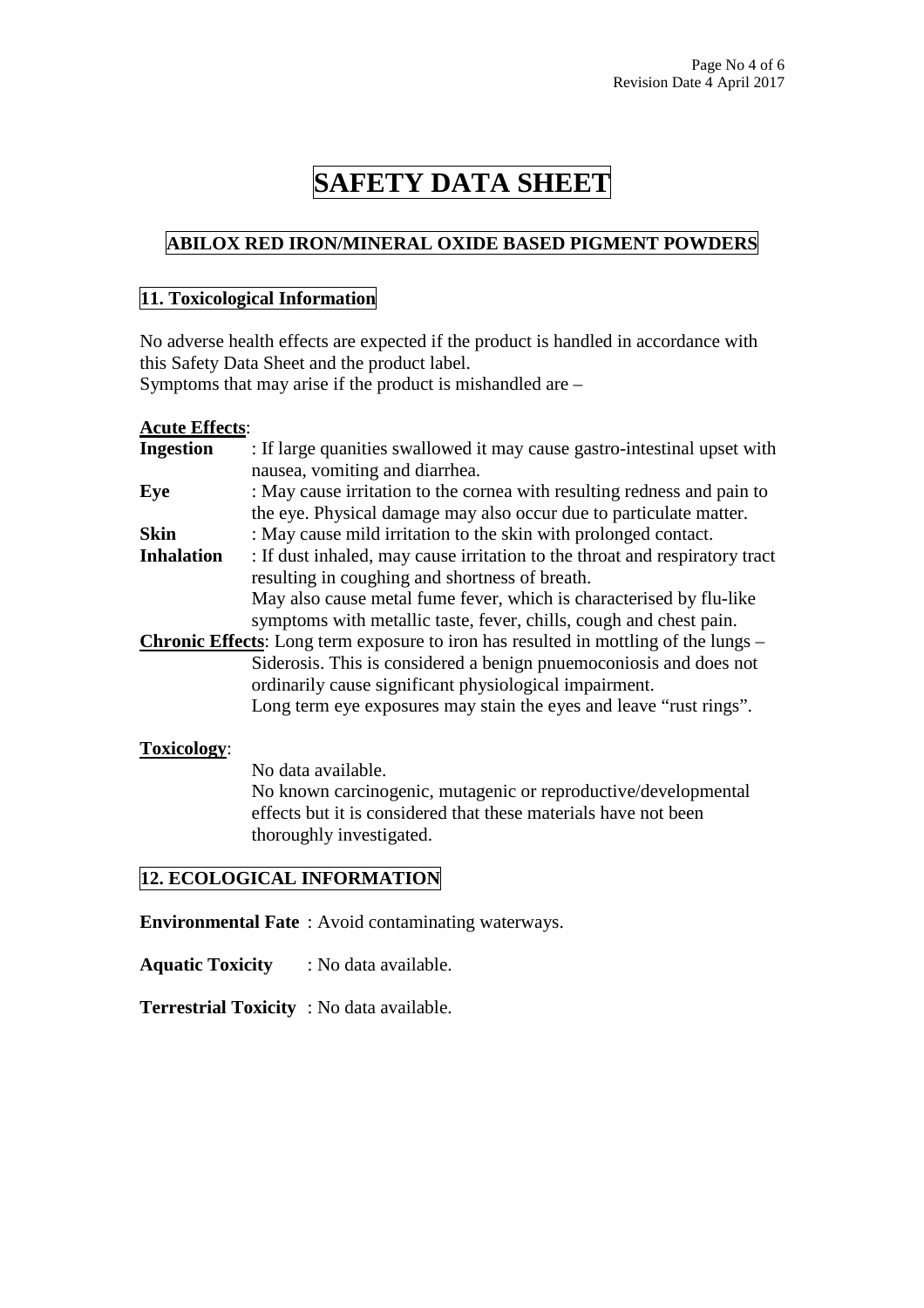## **ABILOX RED IRON/MINERAL OXIDEBASED PIGMENT POWDERS**

## **13. DISPOSAL CONSIDERATIONS**

Dispose of the product as per local regulations.

Ensure containers are effectively cleared of product and disposed of according to local authority requirements.

### **14. TRANSPORT INFORMATION**

Is not classified as a Dangerous Good by the Criteria of the Australian Dangerous Goods Code (ADG Code) for Transport by Road and Rail.

| <b>UN Number</b>                                   | : Not applicable |
|----------------------------------------------------|------------------|
| <b>Proper Shipping Name</b>                        | : Not applicable |
| <b>Class</b>                                       | : Not applicable |
| <b>Subsidiary Risk</b>                             | : Not applicable |
| <b>Packing Group</b>                               | : Not applicable |
| <b>Hazchem Code</b>                                | : Not applicable |
| <b>Segregation Dangerous Goods: Not applicable</b> |                  |

### **15. REGULATORY INFORMATION**

**Poison Schedule** : Not scheduled.